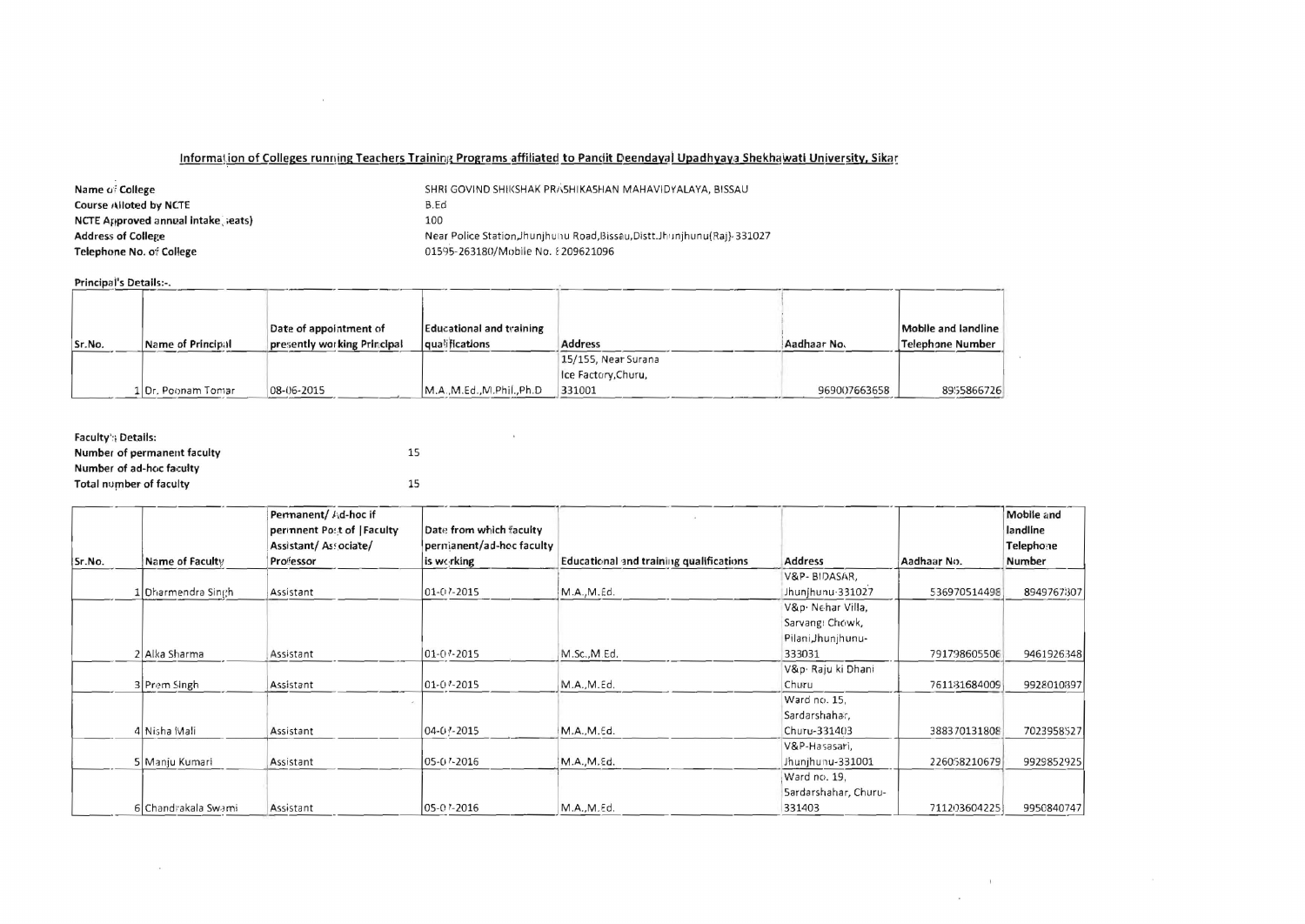|                         |           |                   |                       | V&P-Pilani Khurd,      |              |            |
|-------------------------|-----------|-------------------|-----------------------|------------------------|--------------|------------|
| 7 Prem Singh Dhaka      | Assistant | 05-07-2016        | B.P.Ed.,M.P.Ed.       | Jhunjhunu-331027       | 454604914033 | 9953011489 |
|                         |           |                   |                       | V&P-Bhurasar ka Bass,  |              |            |
| 8 Ravita Kumari Sharma  | Assistant | 05-07-2016        | MA.(Sociology), 8.Ed. | Jhunjhunu-             | 837501551920 | 9928220339 |
|                         |           |                   |                       | Ward no. 9, Ratangarh, |              |            |
| 9 Manoj Bhardwaj        | Assistant | 05-07-2016        | M.Sc., M.Ed.          | Churu                  | 622108612005 | 9725595294 |
| 10 Suman Kumar Sain     | Assistant | 01-07-2015        | M.A.,M.Ed.            | V&P-Barrod, Alwar      | 559095648236 | 9680603612 |
|                         |           |                   |                       | V&P-Kodesar.           |              |            |
| 11 Abhilasha Kumari     | Assistant | $01 - 12 - 2018$  | M.Sc., MEd.,          | Jhunjhunu-331027       | 473155409739 | 9667577999 |
|                         |           |                   |                       | V&P-Bhikhansar,        |              |            |
| 12 Anjana               | Assistant | $01 - 1.2 - 2018$ | M.A., M.Ed.           | Jhunjhunu-331027       | 659751741686 | 7742909089 |
|                         |           |                   |                       | Village-Puriva, Post-  |              |            |
|                         |           |                   |                       | Patoda, Via-Elissau,   |              |            |
| 13 Soniya Kumari Sharma | Assistant | $01 - 12 - 2018$  | M.A., M.Ed.           | Jhunjhunu-331027       | 598970065230 | 9414667802 |
|                         |           |                   |                       | Ward no.10, Bissau     |              |            |
| 14 Ankit Kumar Sharma   | Assistant | 01-08-2020        | M.Sc.,M.Ed.           | Jhunjhunu-331027       | 533204605335 | 9950832347 |
|                         |           |                   |                       | Ward no.10, Bissau     |              |            |
| 15 Archana Sharma       | Assistant | 01-11-2020        | M.A.,M.Ed.            | Jhun hunu-331027       | 473696474764 | 7014078177 |

 $\frac{1}{\sqrt{2}}$  .

 $\mathcal{L}(\mathcal{L}(\mathcal{L}))$  and  $\mathcal{L}(\mathcal{L}(\mathcal{L}))$  . The contribution of  $\mathcal{L}(\mathcal{L})$